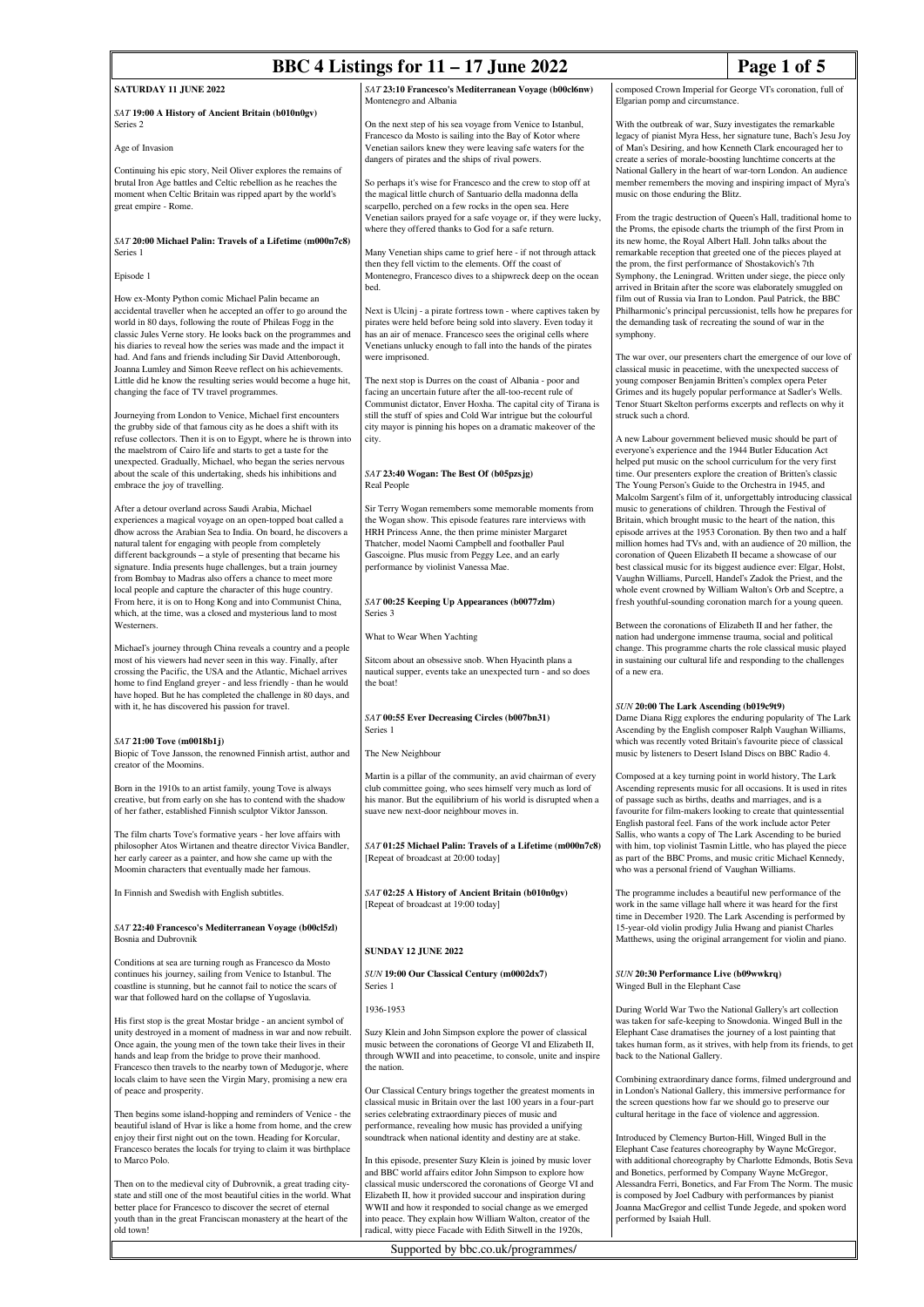| Page 2 of 5<br>BBC 4 Listings for $11 - 17$ June 2022                                                                                                                                                                                                                                                                        |                                                                                                                                                                                                                                                                                                 |                                                                                                                                                                                                                                                                                                                                 |                                                                                                                                                                                                                                                              |
|------------------------------------------------------------------------------------------------------------------------------------------------------------------------------------------------------------------------------------------------------------------------------------------------------------------------------|-------------------------------------------------------------------------------------------------------------------------------------------------------------------------------------------------------------------------------------------------------------------------------------------------|---------------------------------------------------------------------------------------------------------------------------------------------------------------------------------------------------------------------------------------------------------------------------------------------------------------------------------|--------------------------------------------------------------------------------------------------------------------------------------------------------------------------------------------------------------------------------------------------------------|
| SUN 21:00 Isla (m0018b47)<br>Soon there will be more voice-activated digital assistants than<br>people. All are female-gendered. Roger needs company, and he                                                                                                                                                                 | Every so often the world changes beyond your wildest dreams.<br>In 1967, the Sexual Offences Act partially decriminalised<br>homosexuality, offering lesbian, gay, bisexual, transgender and                                                                                                    | ways to live alongside nature to allow Hawaii's wildlife to<br>continue to thrive.                                                                                                                                                                                                                                              |                                                                                                                                                                                                                                                              |
| doesn't want a dog. When his daughter Erin buys him the latest<br>Isla digital assistant, an unexpected relationship between man<br>and technology emerges. But who's really in control?                                                                                                                                     | queer people the opportunity to start living openly for the first<br>time.                                                                                                                                                                                                                      | MON 21:00 Horizon (m000kqm9)<br>2020                                                                                                                                                                                                                                                                                            |                                                                                                                                                                                                                                                              |
| This thought-provoking, and at times troubling, dark comedy<br>written by playwright Tim Price, has been adapted for<br>television following its world premiere at Theatr Clwyd in                                                                                                                                           | Presented by Stephen K Amos and Susan Calman, this unique<br>series features LGBTQ people from across the UK as they<br>share the objects that have helped define their lives during 50<br>transformative years.                                                                                | Pluto: Back from the Dead<br>The incredible story of how Pluto has been propelled from an                                                                                                                                                                                                                                       |                                                                                                                                                                                                                                                              |
| North Wales. It was helmed by the theatre's artistic director<br>Tamara Harvey and stars Mark Lambert as retired teacher<br>Roger, who is struggling with lockdown following the death of                                                                                                                                    | In episode one, these crowdsourced treasures range from a rare<br>collection of the first openly gay magazine (featuring a virtually                                                                                                                                                            | unremarkable ball of ice on the edge of the solar system to a<br>world of unimaginable complexity - where some form of alien<br>life might exist.                                                                                                                                                                               |                                                                                                                                                                                                                                                              |
| his wife.<br>Lisa Zahra plays his concerned-but-busy daughter, who thinks a<br>smart speaker is the perfect home help for her lonely dad, but                                                                                                                                                                                | unknown young singer called David Bowie) to letters from<br>worried parents trying to understand their newly 'out' daughters<br>and sons.                                                                                                                                                       | Featuring first-hand accounts of the incredible discoveries<br>made by New Horizons from many of the scientists involved in<br>the mission.                                                                                                                                                                                     |                                                                                                                                                                                                                                                              |
| never imagined it would lead to a visit from the police as well as<br>surprising and sometimes upsetting revelations from his past.                                                                                                                                                                                          | Over 20 incredible years, 1967-1987, we meet the fearless<br>revolutionaries of the Gay Liberation Front, a transgender<br>pioneer who almost caused a strike and a woman who faced                                                                                                             | MON 22:00 The Sky at Night (m0018b4q)                                                                                                                                                                                                                                                                                           |                                                                                                                                                                                                                                                              |
| Expect laughs, technology-induced frustration and some strong<br>language.                                                                                                                                                                                                                                                   | losing her children when she came out as a lesbian. By the early<br>1980s, LGBTQ people were starting to build a community,<br>which would be tested to the limit when Aids loomed.                                                                                                             | The Astronomer Royal at 80<br>Martin Rees is perhaps Britain's most renowned cosmologist.                                                                                                                                                                                                                                       |                                                                                                                                                                                                                                                              |
| <b>SUN 22:00 Margot (b00p510x)</b><br>Drama based on events in the life of ballerina Dame Margot<br>Fonteyn. At the beginning of the 1960s, Fonteyn faces<br>retirement from her career as a prima ballerina and a crisis in                                                                                                 | This is the story of ordinary people in extraordinary times - told<br>through their cherished possessions - charting the joys and<br>heartbreaks of just being true to yourself.                                                                                                                | He was master of Trinity College, Cambridge, president of both<br>the Royal Astronomical Society and the Institute of Physics,<br>and has led the nation's foremost science institution, the Royal<br>Society. Now, about to celebrate his eightieth birthday, Lord<br>Rees talks to Chris Lintott about his career in science. |                                                                                                                                                                                                                                                              |
| her marriage to Panamanian 'politician' Tito de Arias. When the<br>much younger Rudolf Nureyev arrives on the scene, he<br>transforms Margot's professional and personal life in a<br>partnership celebrated around the world. But when Tito is shot                                                                         | Prejudice and Pride: The People's History of LGBTQ Britain is<br>part of Gay Britannia, a season of programming produced in<br>2017 to mark the 50th anniversary of the 1967 Sexual Offences<br>Act.                                                                                            | Lord Rees says he wasn't particularly interested in the night sky<br>as a child and only pursued science at school because he found<br>languages difficult. He also regretted reading maths at                                                                                                                                  |                                                                                                                                                                                                                                                              |
| and paralysed, the dancer faces an agonising choice about her<br>future.                                                                                                                                                                                                                                                     | <b>MONDAY 13 JUNE 2022</b>                                                                                                                                                                                                                                                                      | Cambridge, only finding his stride during his postgraduate<br>research in astrophysics, leading to his PhD.                                                                                                                                                                                                                     | studies, when he was taken on by Dennis Sciama to undertake                                                                                                                                                                                                  |
| SUN 23:30 Queen Victoria's Children (b01pp965)<br>The Best Laid Plans                                                                                                                                                                                                                                                        | MON 19:00 A Wild Year (m000kxy7)<br>Series 1                                                                                                                                                                                                                                                    | began during a time when the origin of the universe was                                                                                                                                                                                                                                                                         | Rees's career spans what he calls a 'golden age' for astronomy. It<br>debated, when the flamboyant Fred Hoyle's 'steady state' theory                                                                                                                        |
| Queen Victoria and Prince Albert shared a passionate marriage.<br>Behind closed doors, royal domestic life often seemed like a<br>battlefield.                                                                                                                                                                               | The North York Moors<br>In the north east of England lies a wild and remote moorland -                                                                                                                                                                                                          | was eventually put to the sword by the bookish Martin Ryle,<br>deal the fatal blow.                                                                                                                                                                                                                                             | using the new technology of radio astronomy - in part aided and<br>abetted by a young Martin Rees, whose work on quasars helped                                                                                                                              |
| In a 60-year family saga this new three-part series explores the<br>reign of Victoria through her personal relationships with her<br>husband and her nine children. It is a story of manipulation,<br>conflict, intimidation, emotional blackmail, and fevered                                                               | 550 square miles of windswept heather-clad uplands and deep,<br>sheltered valleys or dales. These are the North York Moors.<br>Over millennia, this spectacular landscape has been shaped by                                                                                                    | speculative concept to an integral part of our universe's                                                                                                                                                                                                                                                                       | Rees was a contemporary of Stephen Hawking and witnessed at<br>first hand the excitement of seeing black holes elevated from a                                                                                                                               |
| attempts by her children to escape the clutches of their<br>domineering and needy mother.<br>The series uses a wealth of written material and photos left by                                                                                                                                                                 | the elements - by water and ice - and more recently by people.<br>Remote farmsteads are dotted all across the high country. On<br>Dale Head Farm, the Barraclough family raise tough swaledale                                                                                                  |                                                                                                                                                                                                                                                                                                                                 | evolution. Like many advances, including radio astronomy, it<br>happened thanks to accidents in simultaneous progress. Work<br>on radar during WWII led to advances in seeing the universe in<br>non-visible wavelengths. Though they had been postulated in |
| Victoria, Albert and their children, including letters, diaries,<br>memoirs and journals, to bring the subject and characters to<br>life.                                                                                                                                                                                    | and cheviot sheep, animals bred for the moorland life. They can<br>be left out on the hill year-round because over many generations<br>they have built up an intimate knowledge of their patch - each<br>flock is 'hefted' to the land.                                                         | Penrose's genius for maths.                                                                                                                                                                                                                                                                                                     | the 19th century, the reality of black holes arrived via Einstein's<br>theory of relativity, combined with radio astronomy and Roger                                                                                                                         |
| This first episode focuses on Victoria's tempestuous<br>relationship with Prince Albert, their attempts to engineer the<br>upbringing of their children and to save the monarchy by<br>projecting a modern image of the royal family.                                                                                        | The flocks are brought down off the moors to the shelter of the<br>dales a couple of times each year - in the spring for lambing and<br>again in the summer to be shorn of their heavy winter coats.<br>The best shearers can clip 300 sheep in a day.                                          | cosmology have turned out to have merit. Rees and his<br>inconsistencies in galaxy dynamics - is also essential to the<br>concept increased credibility.                                                                                                                                                                        | Time and again, over Rees's career, seemingly bizarre ideas in<br>colleagues showed that 'dark matter' - a speculative 'fix' for<br>understanding of how the early universe found form, giving the                                                           |
| SUN 00:30 Queen Victoria's Children (b01pp9dg)<br>A Domestic Tyrant<br>Queen Victoria and Prince Albert shared a passionate marriage.                                                                                                                                                                                        | MON 20:00 Earth's Tropical Islands (m000cs1p)<br>Series 1                                                                                                                                                                                                                                       |                                                                                                                                                                                                                                                                                                                                 | One of science's most celebrated thinkers and writers, Rees has<br>never been shy of engaging with difficult concepts. While the<br>'big bang' solved the question of our origin story, it also raises                                                       |
| Behind closed doors, royal domestic life often seemed like a<br>battlefield.                                                                                                                                                                                                                                                 | Hawaii<br>This is a journey across Hawaii's varied islands, discovering                                                                                                                                                                                                                         |                                                                                                                                                                                                                                                                                                                                 | other questions such as 'what was there before the big bang?',<br>and Rees enjoys considering the possibility that there are other<br>universes, perhaps with the properties of our universe that gave                                                       |
| In a 60-year family saga this new three-part series explores the<br>reign of Victoria through her personal relationships with her<br>husband and her nine children. It is a story of manipulation,                                                                                                                           | how they were made and the incredible wildlife that thrives<br>there.                                                                                                                                                                                                                           | rise to us, or perhaps wholly or partially different.<br>Lord Rees also discusses the search for extraterrestrial                                                                                                                                                                                                               |                                                                                                                                                                                                                                                              |
| conflict, intimidation, emotional blackmail, and fevered<br>attempts by her children to escape the clutches of their<br>domineering and needy mother.                                                                                                                                                                        | Hawaii is the most remote island chain on earth, and its tropical<br>shores are hard to reach. But for the hardy creatures that can<br>make it here, like the waterfall-climbing fish, carnivorous<br>caterpillar and Laysan albatross, a land of opportunity awaits.                           | intelligence, noting that while complex life may arise or has<br>this leads to the intriguing prospect that any intelligent                                                                                                                                                                                                     | arisen in the universe, the likelihood is that, given the massive<br>timescales involved, we are almost guaranteed to co-exist. But                                                                                                                          |
| The series uses a wealth of written material and photos left by<br>Victoria, Albert and their children, including letters, diaries,<br>memoirs and journals, to bring the subject and characters to<br>life.                                                                                                                 | From newly formed lava fields to lush jungles and vibrant coral<br>reefs, these diverse and beautiful islands have it all.<br>Packed with surprising stories, the hidden gems of this tropical                                                                                                  | civilisation, including our own, is likely to create artificial<br>intelligences that will supersede us and may well be near-<br>immortal.                                                                                                                                                                                      |                                                                                                                                                                                                                                                              |
| This episode concentrates on Victoria's relationship with her<br>daughters. It looks at how, after Albert's death, Victoria clung<br>to and bullied them and arranged their marriages. In response<br>the princesses fought back, becoming independent women<br>determined to find love and fresh purpose. From sculpture to | paradise are uncovered using stunning photography. Dramatic<br>footage of the humpback whale heat run – the biggest courtship<br>battle in the world – and intimate views of the world's oldest<br>known bird feeding its chick are just some of the highlights of<br>what Hawaii has to offer. | While Lord Rees worries about the threats that AI and the<br>misuse of technology poses to our civilisation, he sees a<br>international collaborations and technological advances that                                                                                                                                          | potentially bright future in terms of scientific discovery, citing<br>might see us answering some of the questions we consider today<br>to be too difficult - like the start of the universe and black holes                                                 |
| medicine, the daughters became champions of women for a<br>new era.                                                                                                                                                                                                                                                          | The islands are so isolated that it used to be that one new<br>species arrived every 100,000 years, but the arrival of people<br>has radically changed the face of Hawaii. Now it gains around<br>20 new species every year. The remarkable Jackson's                                           | used to be not so long ago.<br>$MON$ 23:00 Horizon (b05n8jqs)                                                                                                                                                                                                                                                                   |                                                                                                                                                                                                                                                              |
| SUN 01:30 Our Classical Century (m0002dx7)<br>[Repeat of broadcast at 19:00 today]                                                                                                                                                                                                                                           | chameleon is one of the animals recently introduced. Showing<br>off its voracious appetite, the programme reveals how it is<br>eating its way through the native animals and contributing to                                                                                                    | 2014-2015<br>Dancing in the Dark - The End of Physics?                                                                                                                                                                                                                                                                          |                                                                                                                                                                                                                                                              |
| SUN 02:30 Prejudice and Pride: The People's History of<br>LGBTQ Britain (p0578x02)<br>Series 1                                                                                                                                                                                                                               | wiping them out entirely.<br>But this is a place where people are looking to the future and<br>attempting to bring wildlife back from the brink of extinction.                                                                                                                                  |                                                                                                                                                                                                                                                                                                                                 | Scientists genuinely don't know what most of our universe is<br>made of. The atoms we're made from only make up four per<br>cent. The rest is dark matter and dark energy (for 'dark', read                                                                  |
| Episode 1                                                                                                                                                                                                                                                                                                                    | White terns, once extinct on the main islands of Hawaii, have<br>gone from a single pair to over 2,000 birds in the last 60 years.<br>It is a huge challenge, but people are seeking progressive new                                                                                            | will have twice the energy they did before. The hope is that                                                                                                                                                                                                                                                                    | 'don't know'). The Large Hadron Collider at CERN has been<br>upgraded. When it's switched on in March 2015, its collisions                                                                                                                                   |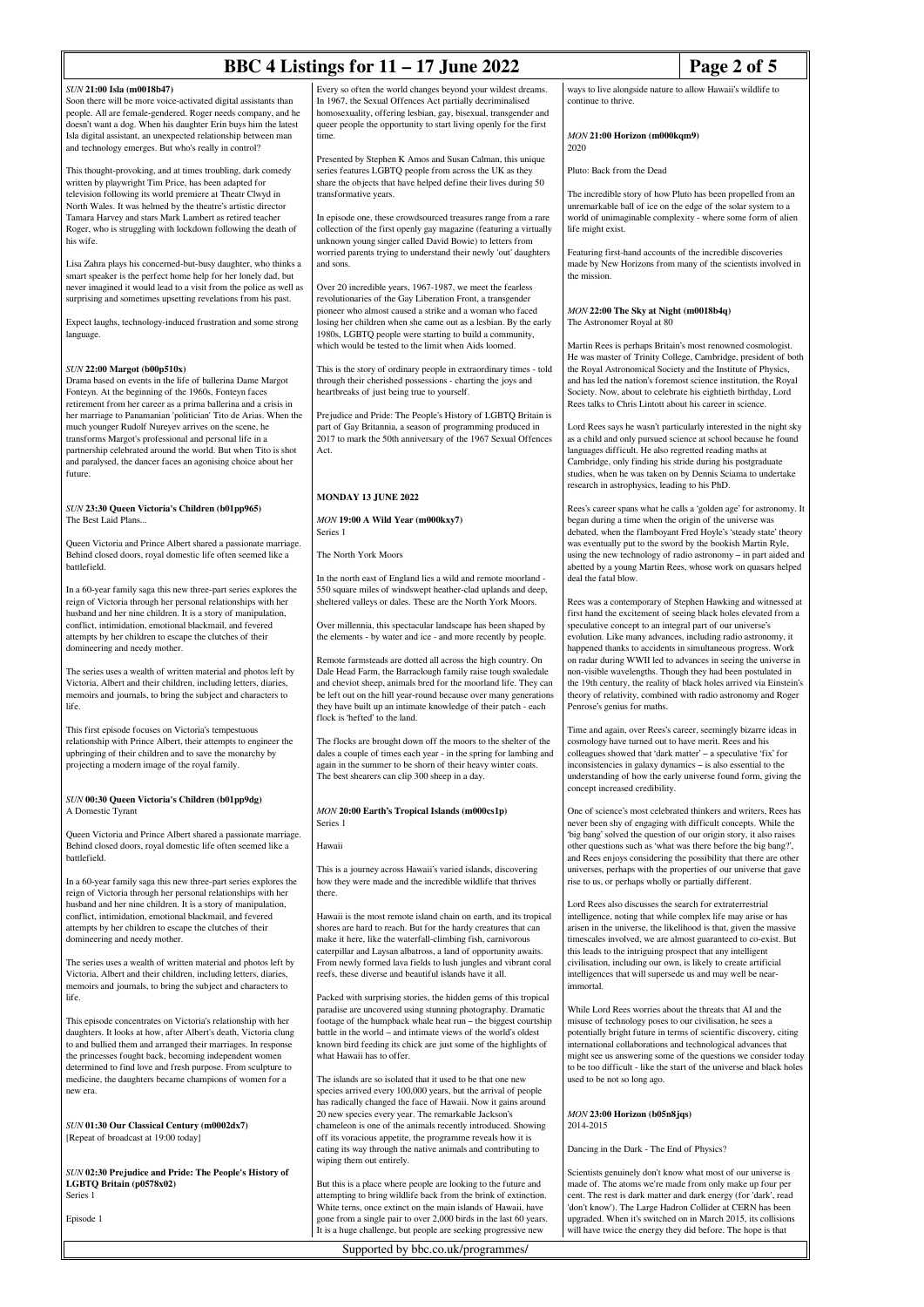|                                                                                                                                                                                                                                                                                                                                                                                                                         | BBC 4 Listings for $11 - 17$ June 2022                                                                                                                                                                                                                                                                                                                                               |                                                                                                                                                                                                                                                                                                                                                                    | Page 3 of 5                                                                                                                                                                                     |
|-------------------------------------------------------------------------------------------------------------------------------------------------------------------------------------------------------------------------------------------------------------------------------------------------------------------------------------------------------------------------------------------------------------------------|--------------------------------------------------------------------------------------------------------------------------------------------------------------------------------------------------------------------------------------------------------------------------------------------------------------------------------------------------------------------------------------|--------------------------------------------------------------------------------------------------------------------------------------------------------------------------------------------------------------------------------------------------------------------------------------------------------------------------------------------------------------------|-------------------------------------------------------------------------------------------------------------------------------------------------------------------------------------------------|
| scientists will discover the identity of dark matter in the debris.                                                                                                                                                                                                                                                                                                                                                     | of the 19th-century Handel and Haydn Choir.                                                                                                                                                                                                                                                                                                                                          | TUE 22:30 Queer as Art (p057958x)                                                                                                                                                                                                                                                                                                                                  |                                                                                                                                                                                                 |
| The stakes are high - because if dark matter fails to show itself,<br>it might mean that physics itself needs a rethink.                                                                                                                                                                                                                                                                                                | TUE 19:30 Iolo's Snowdonia (b09qqnxv)<br>Series 1                                                                                                                                                                                                                                                                                                                                    | to mark the 50th anniversary celebrations.                                                                                                                                                                                                                                                                                                                         | Hour-long documentary celebrating the LGBTQ contribution to<br>the arts in Britain in the 50 years since decriminalisation. This<br>film is part of the Gay Britannia season of BBC programming |
| MON 00:00 Queen Victoria's Children (b01pp9l9)<br>Princes Will Be Princes                                                                                                                                                                                                                                                                                                                                               | Episode 1                                                                                                                                                                                                                                                                                                                                                                            | The film features interviews with leading figures from right<br>across the arts in Britain, including Stephen Fry, David<br>Hockney, Sir Antony Sher, Alan Cumming, Sandi Toksvig,<br>Jeanette Winterson, Will Young and Alan Hollinghurst, and it<br>explores the distinctive perspectives and voices that LGBT<br>artists have brought to British cultural life. |                                                                                                                                                                                                 |
| Queen Victoria and Prince Albert shared a passionate marriage.<br>Behind closed doors, royal domestic life often seemed like a<br>battlefield.                                                                                                                                                                                                                                                                          | Iolo starts his journey during spring in Nant Ffrancon in the<br>Ogwen Valley where he finds one of Britain's most-threatened<br>birds - the twite. Mountain guide Hannah Hughes takes him<br>high up above the stunning glacial landscape of Cwm Idwal for<br>a spectacular view of the high peaks. On the slopes of Snowdon,                                                       |                                                                                                                                                                                                                                                                                                                                                                    |                                                                                                                                                                                                 |
| In a 60-year family saga, this three-part series explores the reign<br>of Victoria through her personal relationships with her husband<br>and her nine children. It is a story of manipulation, conflict,<br>intimidation, emotional blackmail, and fevered attempts by her                                                                                                                                             | bluebells bloom, while shepherd Hefin Hughes keeps sheep off<br>arctic plants. On the foothills of the Rhinog Mountains, cuckoos<br>call.                                                                                                                                                                                                                                            | TUE 23:30 Queers (b08zzbhb)<br>Series 1                                                                                                                                                                                                                                                                                                                            |                                                                                                                                                                                                 |
| children to escape the clutches of their domineering and needy<br>mother.                                                                                                                                                                                                                                                                                                                                               | Iolo heads to a wonderful hidden river gorge in full flow and<br>listens to the best dawn chorus in Snowdonia in an ancient                                                                                                                                                                                                                                                          | I Miss the War                                                                                                                                                                                                                                                                                                                                                     |                                                                                                                                                                                                 |
| The series uses a wealth of written material and photos left by<br>Victoria, Albert and their children, including letters, diaries,<br>memoirs and journals, to bring the subject and characters to                                                                                                                                                                                                                     | woodland. He joins Josie Bridges, who is part of a team<br>tracking pine martens that were released in mid-Wales during<br>2015 after apparently disappearing from the whole of Wales<br>over 50 years ago. A family of pine martens has made its way to                                                                                                                             | The 1967 Sexual Offences Act will revolutionise everything,<br>won't it? Well, perhaps not as far as dapper gent Jackie is<br>concerned.                                                                                                                                                                                                                           |                                                                                                                                                                                                 |
| life.<br>This final episode focuses on Victoria's relationship with her                                                                                                                                                                                                                                                                                                                                                 | Snowdonia, a journey of around 50 miles from the release site.<br>Iolo also discovers a relic of a past landscape. Bird Rock, an<br>imposing crag in the Dysynni Valley, may have once                                                                                                                                                                                               | TUE 23:50 Queers (b08zzbhd)<br>Series 1                                                                                                                                                                                                                                                                                                                            |                                                                                                                                                                                                 |
| sons and how, after Albert's death, they struggled to live up to<br>his model of purity. It explores Victoria's difficult relationship<br>with her eldest son Bertie, whom she blamed for Albert's death,                                                                                                                                                                                                               | overlooked the sea, and to this day cormorants still nest on the<br>rock - it being Wales's only inland nesting colony.                                                                                                                                                                                                                                                              | Safest Spot in Town                                                                                                                                                                                                                                                                                                                                                |                                                                                                                                                                                                 |
| believing his sexual indiscretions to have fatally weakened her<br>husband. It also examines her relationship with her son<br>Leopold, the physically weak but spirited haemophiliac who put                                                                                                                                                                                                                            | TUE 20:00 Keeping Up Appearances (b007b78b)<br>Series 4                                                                                                                                                                                                                                                                                                                              | a very unlikely place of refuge.                                                                                                                                                                                                                                                                                                                                   | As the Blitz hits London, Fredrick is grateful that he survived in                                                                                                                              |
| up the most determined effort to break free from his mother's<br>control. Ultimately, the idea of monarchy based on purity is put<br>to the test as the philandering Bertie comes to the throne.                                                                                                                                                                                                                        | A Job for Richard                                                                                                                                                                                                                                                                                                                                                                    | TUE 00:10 Queers (b08zzcm3)<br>Series 1                                                                                                                                                                                                                                                                                                                            |                                                                                                                                                                                                 |
| MON 01:00 Secrets of Skin (m000cdzr)                                                                                                                                                                                                                                                                                                                                                                                    | Richard is far from happy when Hyacinth concocts an elaborate<br>plan to turn him into a Frosticle executive with the help of a<br>chukka of golf!                                                                                                                                                                                                                                   | The Perfect Gentleman                                                                                                                                                                                                                                                                                                                                              |                                                                                                                                                                                                 |
| Series 1                                                                                                                                                                                                                                                                                                                                                                                                                |                                                                                                                                                                                                                                                                                                                                                                                      | Can it survive when it really matters?                                                                                                                                                                                                                                                                                                                             | Bobby is a swaggering man about town. But Bobby has a secret.                                                                                                                                   |
| Moving                                                                                                                                                                                                                                                                                                                                                                                                                  | TUE 20:30 Ever Decreasing Circles (b007bn3d)<br>Series 1                                                                                                                                                                                                                                                                                                                             | TUE 00:30 Queers (b08zzcm5)                                                                                                                                                                                                                                                                                                                                        |                                                                                                                                                                                                 |
| What makes sharks built for speed? How do snakes move<br>without limbs? How do sugar gliders fly without feathers? The<br>answer all lies in their skin.                                                                                                                                                                                                                                                                | <b>Taking Over</b>                                                                                                                                                                                                                                                                                                                                                                   | Series 1                                                                                                                                                                                                                                                                                                                                                           |                                                                                                                                                                                                 |
| Professor Ben Garrod uncovers the secrets of how skin has                                                                                                                                                                                                                                                                                                                                                               | Paul takes over the residents' association meeting and Martin is<br>relieved of his chairmanship. A renewed social life beckons, but                                                                                                                                                                                                                                                 | Something Borrowed                                                                                                                                                                                                                                                                                                                                                 |                                                                                                                                                                                                 |
| evolved to enable animals to solve some of the most remarkable<br>challenges on Earth. To do this, Ben heads to the specialist<br>flight centre at the Royal Veterinary College to analyse the way<br>a sugar glider uses its skin flaps to stay aloft. He goes diving                                                                                                                                                  | their new found freedom is short lived as Martin finds himself<br>being used.                                                                                                                                                                                                                                                                                                        | Steve, a groom-to-be, anxiously prepares his wedding speech.<br>But now the big day is here, what has been won and what has<br>been lost?                                                                                                                                                                                                                          |                                                                                                                                                                                                 |
| with sharks at the Blue Planet Aquarium and discovers that, far<br>from being smooth, sharkskin is incredibly rough. It is covered<br>with thousands of tiny teeth that make a shark hydrodynamic.                                                                                                                                                                                                                      | TUE 21:00 Prejudice and Pride: The People's History of<br>LGBTQ Britain (b08zn99q)<br>Series 1                                                                                                                                                                                                                                                                                       | TUE 00:50 Secrets of Skin (m000cdz8)<br>Series 1                                                                                                                                                                                                                                                                                                                   |                                                                                                                                                                                                 |
| Ben also finds out how the keratinised scales on snakes' bellies<br>are the perfect configuration to allow them to move over                                                                                                                                                                                                                                                                                            | Episode 2                                                                                                                                                                                                                                                                                                                                                                            | Protection                                                                                                                                                                                                                                                                                                                                                         |                                                                                                                                                                                                 |
| virtually any surface they encounter.                                                                                                                                                                                                                                                                                                                                                                                   | Every so often the world changes beyond your wildest dreams.<br>In 1967 the Sexual Offences Act partially decriminalised<br>homosexuality, offering lesbian, gay, bisexual, transgender and                                                                                                                                                                                          | How does a giraffe stay cool? What are different porcupine<br>quills teaching us about medicine? What makes some people<br>more likely to be bitten by mosquitoes than others? All the                                                                                                                                                                             |                                                                                                                                                                                                 |
| MON 01:30 A Wild Year (m000kxy7)<br>[Repeat of broadcast at 19:00 today]                                                                                                                                                                                                                                                                                                                                                | queer people the opportunity to start living openly for the first<br>time.                                                                                                                                                                                                                                                                                                           | a hostile world. When it comes to protecting our delicate<br>insides, skin is like an external suit of armour. Animals have                                                                                                                                                                                                                                        | answers and more lie in the secrets of how skin protects us from                                                                                                                                |
| MON 02:30 Earth's Tropical Islands (m000cs1p)<br>[Repeat of broadcast at 20:00 today]                                                                                                                                                                                                                                                                                                                                   | Presented by Stephen K Amos and Susan Calman, this unique<br>series features LGBTQ people from across the UK as they<br>share the objects that helped define their lives during 50                                                                                                                                                                                                   | adapted ways of protecting themselves from everything a<br>hostile planet has to throw at them.                                                                                                                                                                                                                                                                    |                                                                                                                                                                                                 |
|                                                                                                                                                                                                                                                                                                                                                                                                                         | transformative years.                                                                                                                                                                                                                                                                                                                                                                | Hippos produce their own sunscreen to protect themselves<br>against the dangers of UV rays from the sun. Only recently                                                                                                                                                                                                                                             |                                                                                                                                                                                                 |
| <b>TUESDAY 14 JUNE 2022</b>                                                                                                                                                                                                                                                                                                                                                                                             | In episode two, these crowdsourced artefacts include a copy of<br>the controversial schoolbook Jenny Lives with Eric and Martin,<br>naval discharge papers and even a pair of Ugg boots.                                                                                                                                                                                             | discovered by science, is the truth behind a giraffe's spots, a<br>in the blazing heat of the African savannah.                                                                                                                                                                                                                                                    | network of blood vessels that they use to cool themselves down                                                                                                                                  |
| TUE 19:00 Great American Railroad Journeys (b09pw36m)<br>Series 3                                                                                                                                                                                                                                                                                                                                                       | We meet the nun-impersonating freedom fighters the Sisters of<br>Perpetual Indulgence, the writer behind TV's steamiest lesbian                                                                                                                                                                                                                                                      | human skin by plunging himself into a deep freezer to                                                                                                                                                                                                                                                                                                              | Professor Ben Garrod discovers how. He tests the limitations of                                                                                                                                 |
| Boston                                                                                                                                                                                                                                                                                                                                                                                                                  | kiss and a Muslim man who set up an LGBT support group for<br>Southeast Asians.                                                                                                                                                                                                                                                                                                      | cope with extreme cold. He discovers how human skin is an                                                                                                                                                                                                                                                                                                          | demonstrate how human skin just isn't well insulated enough to                                                                                                                                  |
| Armed with his 19th-century Appleton's guidebook to the<br>United States and Canada, Michael Portillo embarks on a<br>1,100-mile railroad journey from Boston, Massachusetts, across<br>the border to Toronto in the Canadian province of Ontario.<br>Along the way, he encounters revolutionaries and feminists,<br>pilgrims and witches and rides some of the oldest and most<br>breathtaking railroads in the world. | Ranging from 1987 to 2017, this was an era when public<br>acceptance of homosexuality overtook the government's - a<br>time when many celebrities came out and stood up for LGBTQ<br>rights. But it is also the story of ordinary people in<br>extraordinary times - told through their treasured possessions -<br>charting the joys and heartbreaks of just being true to yourself. | with what is growing on his skin. And he gets bitten by<br>mosquitoes and stable flies as he learns that disease-carrying<br>insects have evolved to pierce everything from human skin to<br>horse hide.                                                                                                                                                           | entire ecosystem for bugs and bacteria as he comes face to face                                                                                                                                 |
| At risk of being uncovered as a Tory spy, Michael joins the                                                                                                                                                                                                                                                                                                                                                             | Prejudice and Pride: The People's History of LGBTQ Britain is                                                                                                                                                                                                                                                                                                                        | [Repeat of broadcast at 19:00 today]                                                                                                                                                                                                                                                                                                                               | TUE 01:20 Great American Railroad Journeys (b09pw36m)                                                                                                                                           |
| Sons of Liberty aboard ship in Boston harbour. Will he help<br>rebels jettison 112 crates of East India Company tea? Michael<br>rides America's first subway and sups oysters in Boston's oldest<br>restaurant. Heading out of the city along the route of one of the<br>earliest railroads in the United States, Michael reaches Lowell,                                                                               | part of Gay Britannia, a season of programming produced in<br>2017 to mark the 50th anniversary of the 1967 Sexual Offences<br>Act.                                                                                                                                                                                                                                                  | TUE 01:50 Iolo's Snowdonia (b09qqnxv)<br>[Repeat of broadcast at 19:30 today]                                                                                                                                                                                                                                                                                      |                                                                                                                                                                                                 |
| renowned as the birthplace of the American Industrial<br>Revolution. A historic streetcar conveys him to the Boott<br>Cotton Mills, where he discovers a flagrant act of industrial<br>espionage and militancy among the thousands of women and<br>girls who worked there.                                                                                                                                              | TUE 22:00 Time and Again (m000g2w0)<br>Welsh acting legend Dame Siân Phillips stars alongside Brigit<br>Forsyth in this award-winning drama written and directed by<br>Cardiff-based film-maker Rachel Dax. Having been screened<br>internationally at film festivals, this is the television premiere.                                                                              | TUE 02:20 Prejudice and Pride: The People's History of<br>LGBTQ Britain (b08zn99q)<br>[Repeat of broadcast at 21:00 today]                                                                                                                                                                                                                                         |                                                                                                                                                                                                 |
| Michael's guide sets him on the trail of the second largest organ<br>in the world, located now in Haverhill. He is rewarded with a<br>rousing rendition of the Battle Hymn of the Republic, courtesy                                                                                                                                                                                                                    | Time and Again is a heart-wrenching and uplifting tale of two<br>young women separated by society.                                                                                                                                                                                                                                                                                   | <b>WEDNESDAY 15 JUNE 2022</b>                                                                                                                                                                                                                                                                                                                                      |                                                                                                                                                                                                 |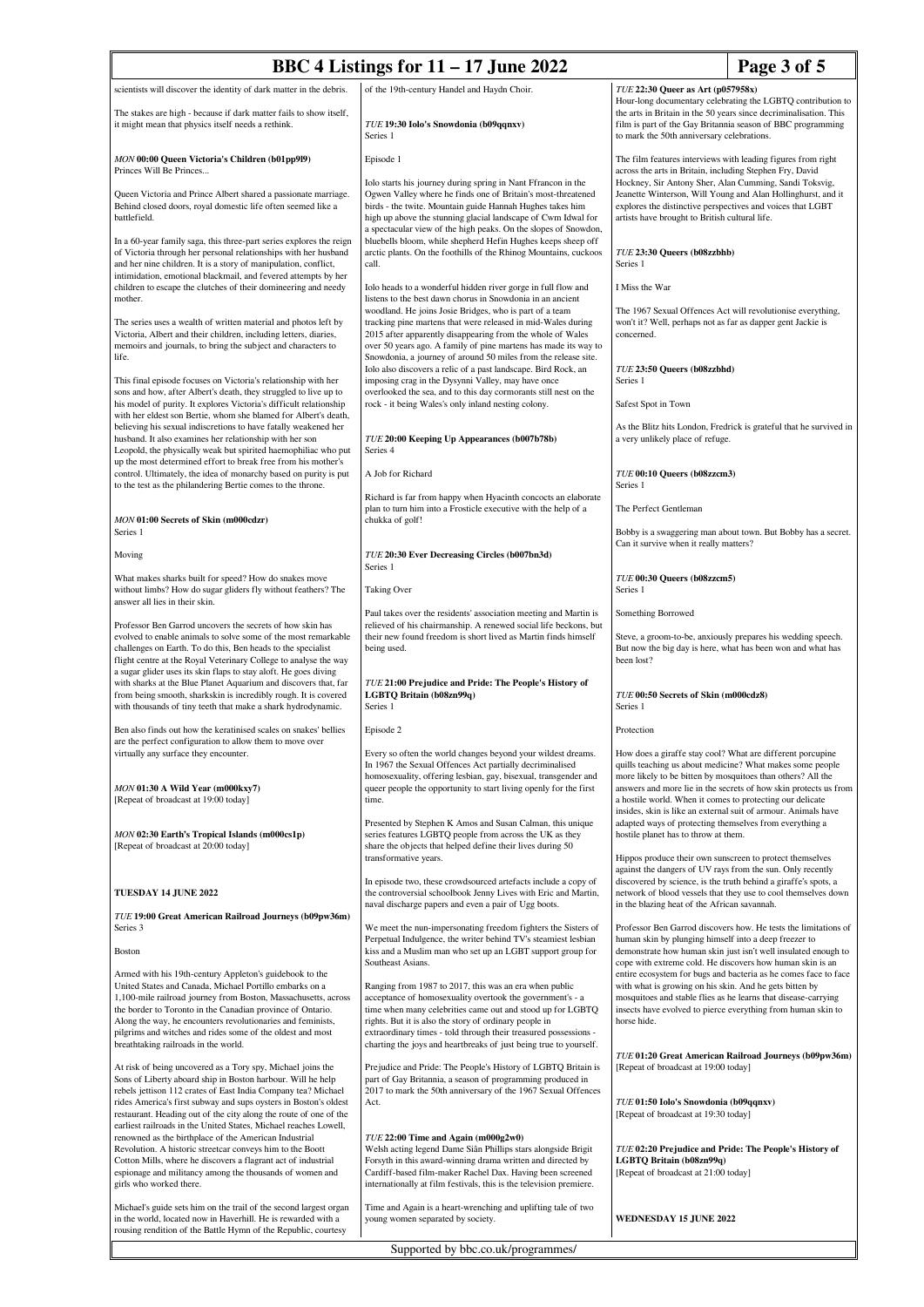| BBC 4 Listings for $11 - 17$ June 2022<br>Page 4 of 5                                                                                                                                                                                                                                                                                                                                                                                                                      |                                                                                                                                                                                                                                                                                                                                                                                                                              |                                                                                                                                                                                                                                                                                                                                                                |                                                                                                                                     |
|----------------------------------------------------------------------------------------------------------------------------------------------------------------------------------------------------------------------------------------------------------------------------------------------------------------------------------------------------------------------------------------------------------------------------------------------------------------------------|------------------------------------------------------------------------------------------------------------------------------------------------------------------------------------------------------------------------------------------------------------------------------------------------------------------------------------------------------------------------------------------------------------------------------|----------------------------------------------------------------------------------------------------------------------------------------------------------------------------------------------------------------------------------------------------------------------------------------------------------------------------------------------------------------|-------------------------------------------------------------------------------------------------------------------------------------|
| WED 19:00 Great American Railroad Journeys (b09pw6cx)<br>Series 3                                                                                                                                                                                                                                                                                                                                                                                                          | Mrs Thatcher's victory in the 1979 general election propels her<br>into power as Britain's first female prime minister. On the steps                                                                                                                                                                                                                                                                                         | <b>THURSDAY 16 JUNE 2022</b>                                                                                                                                                                                                                                                                                                                                   |                                                                                                                                     |
| Boston to Concord, Massachusetts                                                                                                                                                                                                                                                                                                                                                                                                                                           | of Downing Street she promises "hope" and "harmony" but her<br>first two years are characterised by disruption and division.                                                                                                                                                                                                                                                                                                 | THU 19:00 Great American Railroad Journeys (b09pw85k)<br>Series 3                                                                                                                                                                                                                                                                                              |                                                                                                                                     |
| Michael Portillo's 19th-century Appleton's guidebook leads him<br>to the Parker House Hotel, where in his best pinny, he whisks<br>up a Boston cream pie.<br>In the fine dome atop Massachusetts General Hospital, where<br>no-one could hear the screaming, Michael discovers the scene<br>of grisly surgery, first made bearable in 1846 by a miraculous                                                                                                                 | Her first cabinet is split between a small group who are aligned<br>with her plans for radical change, but the majority are<br>experienced ministers from the traditional power base of the<br>party who prefer a more consensual style of politics. From day<br>one there is friction between Mrs Thatcher and some of her<br>senior colleagues.                                                                            | Plymouth to Nantucket<br>Led by his Appleton's guidebook and tracing the footsteps of<br>the Pilgrim Fathers, Michael Portillo heads for Plymouth, the<br>home town of America. He learns how indigenous tribes of<br>Wamponoag people taught the newly arrived settlers to live off<br>the land, the inspiration for one of the biggest holidays in the       |                                                                                                                                     |
| new substance. North of Boston, in Salem, Michael is caught up<br>in a witch hunt. He gets a taste of the hysteria which gripped the<br>town in the 17th century and how events were re-interpreted at<br>the time of his guide.<br>And in Concord, where the first shots of the American<br>Revolution were fired, Michael discovers the home of the<br>celebrated author of the coming of age classic Little Women                                                       | She also confronts an economy that is in deep trouble. All the<br>indicators are pointing in the wrong direction with inflation<br>rising, unemployment spiralling and public spending growing.<br>The government have to raise taxes and interest rates but these<br>tend to make things worse. A year after taking power Mrs<br>Thatcher sees the economy plunge into the deepest recession<br>since the great depression. | American calendar.<br>Michael boards the vibrant Cape Cod Central heritage railway<br>bound for Hyannis, a favourite spot for vacationing presidents.<br>Catching a ferry to Martha's Vineyard, Portillo discovers that<br>ardent Methodists put the island on the map by establishing the<br>country's first religious summer camp in the early 19th century. |                                                                                                                                     |
| and hears the story behind the novel.<br>WED 19:30 Iolo's Snowdonia (b09qtryj)<br>Series 1                                                                                                                                                                                                                                                                                                                                                                                 | As the heavy industries that are the backbone of many British<br>communities collapse, unemployment starts to climb. Mrs<br>Thatcher refuses to reinflate the economy and invest millions in<br>failing industries. She gains a public reputation as uncaring and<br>harsh that will become part of her image and her legacy. Within                                                                                         | Moving on to the island of Nantucket, Michael discovers how<br>hardy New Englanders made vast fortunes from whale oil at a<br>time when Nantucket was the whaling capital of the world. Out<br>at sea, he joins conservationists and whale spotters hoping for a<br>glimpse these magnificent creatures.                                                       |                                                                                                                                     |
| Episode 2                                                                                                                                                                                                                                                                                                                                                                                                                                                                  | her own party there is deep dispute about economic policy and<br>she is forced into a famous conference speech asserting her<br>determination, stating "You turn if you want to. The lady's not                                                                                                                                                                                                                              | THU 19:30 Coast (b0959vtk)                                                                                                                                                                                                                                                                                                                                     |                                                                                                                                     |
| It's summer and peak season on the summit of Snowdon. It's<br>time for Iolo to get away from the crowds to look for peaceful,<br>stunning scenery and spectacular wildlife. In secret hidden sites,<br>he finds buzzards nesting, beautiful dragonflies and night-flying<br>moths being hunted by migrant nightjars from Africa. There's a<br>colony of rare silver-studded blue butterflies who were once<br>living by the sea but today have been isolated inland as the | for turning".<br>Within the cabinet, Mrs Thatcher's style creates tensions. Many<br>of her colleagues find her demanding and argumentative and<br>she finds many of them indecisive and insufficiently committed<br>to her political philosophy. In stark contrast her close staff<br>however find her an unusually sympathetic and attentive boss.                                                                          | Series 8 Reversions<br>All at Sea 3<br>from Whitby, they find themselves all at sea.                                                                                                                                                                                                                                                                           | A group of sea anglers from Zimbabwe chance their hand in the<br>rolling seas off the coast of Yorkshire. On their annual day trip  |
| coastline has changed.<br>Iolo also climbs Cadair Idris, the highest peak in the southern<br>part of the park, and explores extraordinary sand dunes full of<br>colourful orchids along Snowdonia's 30 miles of stunning coast.<br>But summer isn't complete for Iolo without a day on the moors<br>watching the most threatened bird of prey in Britain - the hen                                                                                                         | 1981 is a year of unrest and change. Serious riots scar British<br>inner cities with many pointing the finger at Mrs Thatcher and<br>her policies as the cause of the trouble. In government Mrs<br>Thatcher's doubters are emboldened and seek to force her into a<br>change of direction. But the prime minister refuses to relent and<br>moves against her critics removing them from the cabinet and                     | THU 19:45 Parkinson (m000z8tm)<br>Hollywood Women<br>leading ladies, including Bette Davis, Raquel Welch, Bette                                                                                                                                                                                                                                                | Michael Parkinson looks back at his meetings with Hollywood's                                                                       |
| harrier.<br>WED 20:00 The Story of Welsh Art (p097c3k8)<br>Series 1                                                                                                                                                                                                                                                                                                                                                                                                        | bringing in allies who will back her as she leads Britain into the<br>turbulence of the 1980s.<br>Featuring interviews with the surviving members of her first<br>cabinet, John Nott, Michael Heseltine, Norman Fowler and<br>David Howell, her private secretaries Tim Lankester, John Cole                                                                                                                                 | Midler, Lauren Bacall, Ingrid Bergman and Miss Piggy.<br>THU 20:30 More Dawn French's Girls Who Do: Comedy<br>(b0074swp)<br>Series 1                                                                                                                                                                                                                           |                                                                                                                                     |
| Episode 3<br>In this final episode, Huw Stephens's journey begins at the<br>dawn of the 20th century with the artists who broke with<br>tradition and depicted Wales in radical new ways. In<br>Snowdonia, he learns how Augustus John and JD Innes led the<br>way, obsessively painting the landscape with a freedom and                                                                                                                                                  | and Nick Sanders, her personal assistant Cynthia Crawford, her<br>protection officer Barry Strevens, Downing Street secretary<br>Janice Richards and press secretary Bernard Ingham. We also<br>hear from senior Conservatives who were close to her,<br>including Michael Dobbs, Lord Gowrie, Jonathan Aitken,<br>Norman Tebbit, Kenneth Baker and Nigel Lawson, as well as<br>political opponent David Owen.               | Whoopi Goldberg<br>Dawn French talks to Whoopi Goldberg about her life in<br>comedy.                                                                                                                                                                                                                                                                           |                                                                                                                                     |
| vibrancy that still dazzles today. Equally bold was the output of<br>Gwen John, whose work is in complete contrast to that of her<br>brother Augustus. At the National Museum Wales in Cardiff,<br>Huw discovers how she used light and tone to paint delicate and<br>hypnotic portraits and interior scenes.                                                                                                                                                              | WED 22:00 Tumbledown (b0074mwj)<br>April 1982: The British task force sails for the South Atlantic.<br>Among their number is 22-year-old Robert Lawrence, an<br>officer in the elite regiment of Scots Guards. On the bleak hills                                                                                                                                                                                            | THU 21:00 The Color Purple (m0012jfs)<br>Celie, a poor black girl, fights to hold on to her self-esteem<br>when she is separated from her sister and forced into a brutal                                                                                                                                                                                      | marriage. Spanning the years 1909 to 1947 in a small Georgia<br>town, the film chronicles the joys, pains and people in her life.   |
| Between the wars, industrial south Wales produced some of the<br>most powerful art of the century. Huw discovers how the work<br>of Evan Walters and Cedric Morris is steeped in their<br>experience of mining communities and the desperate poverty<br>they endured. The lives of striking miners were rarely reflected<br>in art, but Walters's 1926 portrait of his friend William Hopkins<br>captured his subject with dignity and honesty.                            | of the Falkland Islands they fight and win a series of bloody<br>battles. For many of the soldiers it is a violent initiation into<br>active combat, but for Robert, wounded hours before the<br>Argentine surrender, the real battle begins when he returns<br>home.                                                                                                                                                        | Adapted by Steven Spielberg from Alice Walker's seminal<br>novel.<br>THU 23:25 The Sky at Night (m0018b4q)<br>[Repeat of broadcast at 22:00 on Monday]                                                                                                                                                                                                         |                                                                                                                                     |
| Travelling north, Huw heads out to Bardsey Island off the Llyn<br>Peninsula, a place he first visited as a teenager. The landscape<br>of Wales has long been a source of inspiration for artists and in<br>the 1940s Brenda Chamberlain moved to Bardsey to immerse                                                                                                                                                                                                        | WED 23:55 Secret Agent Selection: WW2 (b0b060kj)<br>Series 1<br>Episode 2                                                                                                                                                                                                                                                                                                                                                    | THU 00:25 Horizon (m000kqm9)<br>[Repeat of broadcast at 21:00 on Monday]                                                                                                                                                                                                                                                                                       |                                                                                                                                     |
| herself in its isolation. Inside the picturesque cottage where she<br>lived, Huw sees her sketches of island life that she drew on the<br>walls 'as if they were a giant sketchbook'. At the same time,<br>Kyffin Williams was painting the distinctive, dramatic<br>landscapes of north Wales, establishing himself as the most<br>popular Welsh artist of the 20th century.                                                                                              | In episode two, training proper begins as the students are<br>schooled in guns, explosives and silent killing techniques - skills<br>which came together and helped SOE to pull off one of the<br>most audacious assassinations of World War Two. The students<br>need to show a calm head and a killer instinct when handling<br>real weapons, but not everyone makes the grade.                                            | [Repeat of broadcast at 19:00 today]<br>THU 01:55 Parkinson (m000z8tm)<br>[Repeat of broadcast at 19:45 today]                                                                                                                                                                                                                                                 | THU 01:25 Great American Railroad Journeys (b09pw85k)                                                                               |
| Contemporary art in Wales reflects a post-devolution self-<br>confidence that allows it to look both back and forward. In<br>Swansea, Huw meets Daniel Trivedy and learns how his award-<br>winning work Welsh Emergency Blanket took the patterns of                                                                                                                                                                                                                      | WED 00:55 Great American Railroad Journeys (b09pw6cx)<br>[Repeat of broadcast at 19:00 today]                                                                                                                                                                                                                                                                                                                                | THU 02:40 Francesco's Mediterranean Voyage (b00cl5zl)<br>[Repeat of broadcast at 22:40 on Saturday]                                                                                                                                                                                                                                                            |                                                                                                                                     |
| traditional Welsh blankets and printed them on to the silver foil<br>coverings given to refugees rescued from the sea. For his final<br>stop, Huw visits Colwyn Bay where he meets internationally<br>renowned artist Bedwyr Williams, whose work draws heavily on<br>Welsh art history using humour and irreverence. It is a unique                                                                                                                                       | WED 01:25 Iolo's Snowdonia (b09qtryj)<br>[Repeat of broadcast at 19:30 today]                                                                                                                                                                                                                                                                                                                                                | [Repeat of broadcast at 23:10 on Saturday]                                                                                                                                                                                                                                                                                                                     | THU 03:10 Francesco's Mediterranean Voyage (b00cl6nw)                                                                               |
| history, Bedwyr concludes, and one that makes him excited to<br>be living and working in north Wales.                                                                                                                                                                                                                                                                                                                                                                      | WED 01:55 The Story of Welsh Art (p097c3k8)<br>[Repeat of broadcast at 20:00 today]                                                                                                                                                                                                                                                                                                                                          | <b>FRIDAY 17 JUNE 2022</b>                                                                                                                                                                                                                                                                                                                                     |                                                                                                                                     |
| WED 21:00 Thatcher: A Very British Revolution<br>(m0005hkn)<br>Series 1<br>Power                                                                                                                                                                                                                                                                                                                                                                                           | WED 02:55 Thatcher: A Very British Revolution<br>$(m0005$ hkn $)$<br>[Repeat of broadcast at 21:00 today]                                                                                                                                                                                                                                                                                                                    | FRI 19:00 Fathers and Songs: Music for Father's Day<br>(b02yhsb6)<br>does and doesn't do. Here's a mixture of songs that celebrate<br>and probe the emotional complexities generated by the<br>sometime head of the household.                                                                                                                                 | Fatherhood has proved a great subject for a variety of artists -<br>some celebratory, some conflicted, but all inspired by what dad |